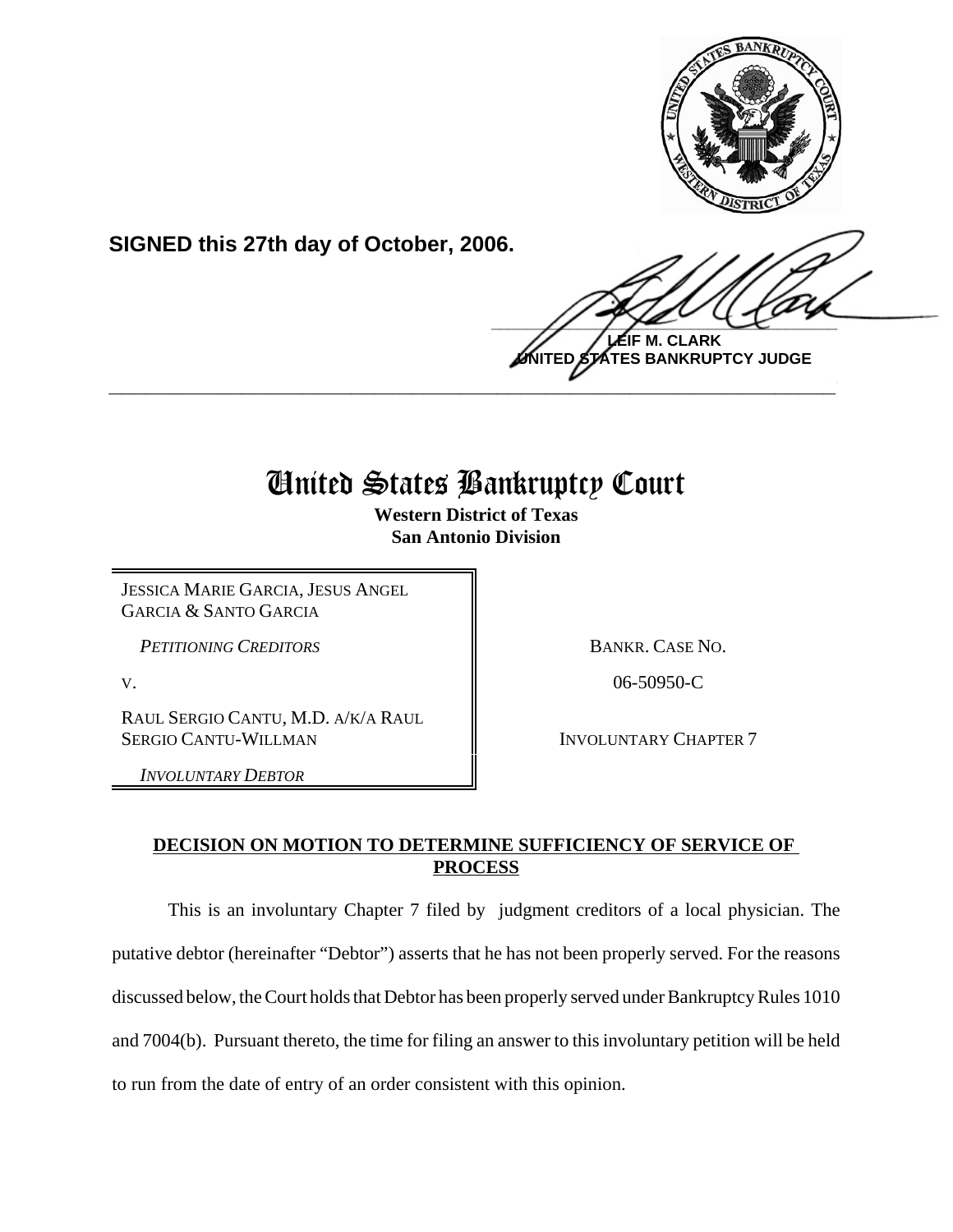#### **Facts**

Jessica Marie Garcia, Jesus Angel Garcia and Santos Garcia ("Petitioning Creditors") were awarded damages of approximately \$500,000 each in a default judgment arising from a wrongful death and survivorship action (a total of approximately \$1.5 million) against Raul Sergio Cantu, M.D., for the negligent medical treatment of Petitioning Creditors' mother, Mrs. Norma Garcia. The judgment is now final and nonappealable.

Mrs. Norma Garcia became a patient of Dr. Cantu in late January 2003. According to the Texas Medical Board, Dr. Cantu had been engaged in the practice of medicine in Texas for over thirty years, and held privileges at several hospitals in San Antonio. Dr. Cantu performed a laparoscopic cholecystectomy (removal of the gall bladder) on Mrs. Garcia. Unfortunately, Mrs. Garcia died shortly afterwards. Not long thereafter (on April 11, 2003), an attorney retained in connection with Mrs. Garcia's death sent a letter to Dr. Cantu, requesting information regarding her treatment. The letter was in fact received by Dr. Cantu on April 15, 2003, as confirmed by the return receipt, at his then practice address. In May 2003, the attorney initiated a lawsuit on behalf of the relatives of Mrs. Garcia (the persons who are now the petitioning creditors in this action), seeking damages for Dr. Cantu's alleged negligence in his treatment of Mrs. Garcia. Dr. Cantu claims that he then left town for Monterey, Mexico, abandoning his over thirty-year old medical practice. The lawsuit, meanwhile, remained on file in San Antonio. Finally, on December 21, 2004, the relatives took their default judgment against Dr. Cantu in Cause No. 2003-CI-08000 in the 285th Judicial District Court of Bexar County, Texas.

Dr. Cantu somehow learned about the default judgment because on January 25, 2005 – a mere 34 days after entry of the default – a letter from Dr. Cantu arrived at the Bexar County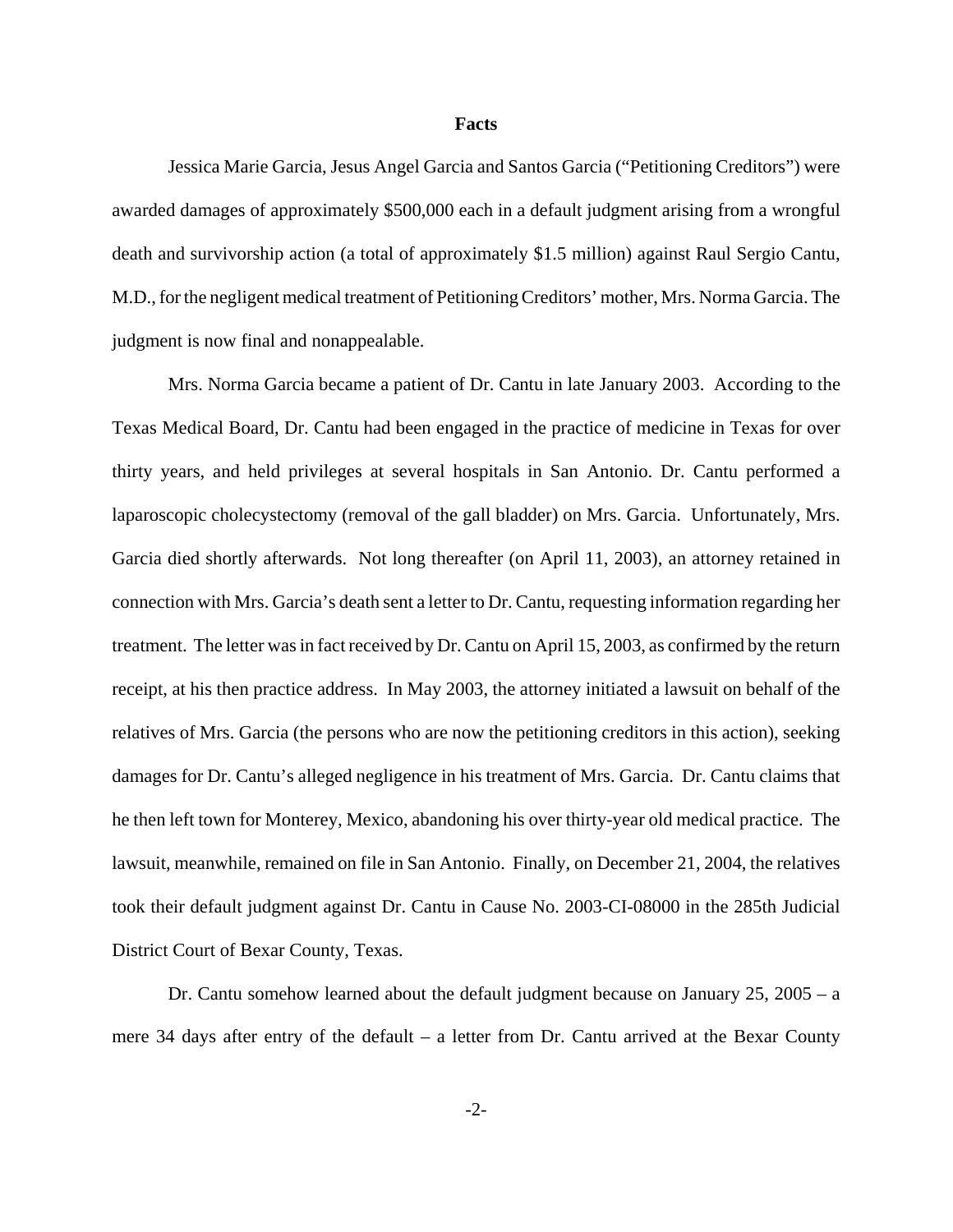courthouse. This letter, containing Dr. Cantu's *pro se* motion for new trial, was postmarked in San Antonio and bore a San Antonio return address. The motion was denied.

In an attempt to collect upon the judgment, the relatives initiated this involuntary Chapter 7 petition against Dr. Cantu. As petitioning creditors, they sought to accomplish service of process on Dr. Cantu, the putative debtor, by mailing a true copy of the petition and summons to Dr. Cantu at two addresses, to comply with the requirements of Bankruptcy Rules 1010 and 7004(b). The first address, 11103 San Pedro, Apt. 244, San Antonio, TX 78216 ("San Pedro Address"), was, according to the Petitioning Creditors, the Debtor's residence, as confirmed by the address given on Dr. Cantu's Texas driver's license. That license was issued in 2002 and is valid until 2007.

The second address to which the summons was mailed, 8546 Broadway, Suite 235, San Antonio, TX 78217 ("Broadway Address"), is, according to the records of the Texas Secretary of State, the address of two business entities, both listing "Raul S. Cantu" as President. This is also the address that Dr. Cantu provided to the Texas Medical Board as his "Primary Practice Site" and "Mailing Address" for his still-active Texas medical license.

Both attempts at service were accomplished by certified mail, return receipt requested, and both were addressed to Raul S. Cantu. Debtor alleged in his motion to dismiss that it was in fact Dr. Cantu's son, Raul S. Cantu, Jr. who received and opened the mailing to one of the two addresses. No evidence was proffered to support this allegation, however. The return receipt is simply signed "Raul Cantu," with no further designation of either profession or family position.

## **Procedural Posture and Burdens of Proof**

This involuntary petition was filed on May 30, 2006. The summons was issued on the same day. The Petitioning Creditors then perfected service of the summons by mail, as detailed above.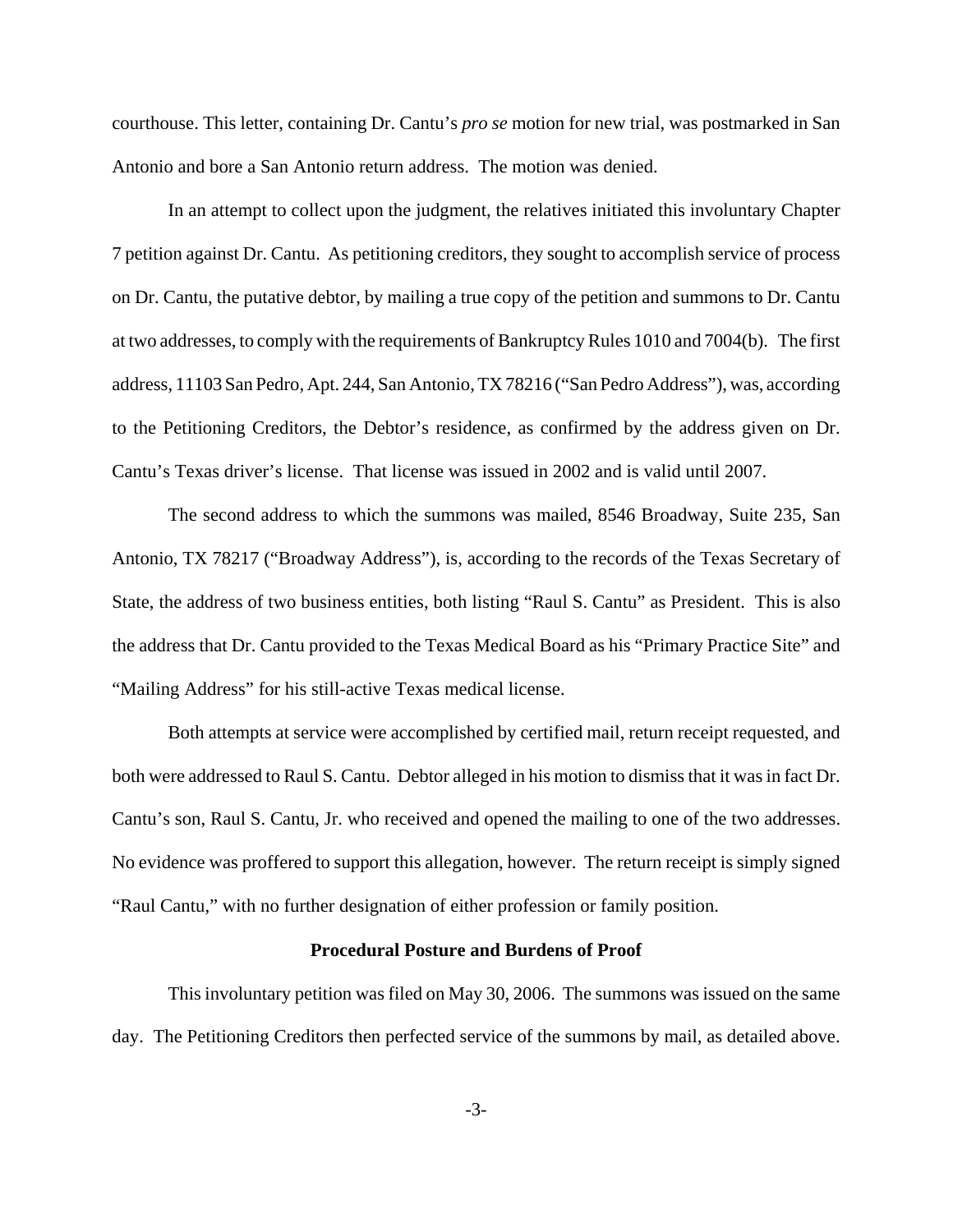They filed a certificate of service on June 14, 2006. On June 29, 2006, the Debtor filed his motion to dismiss the petition for lack of personal jurisdiction.<sup>1</sup> A hearing on this motion was held on August 1, 2006, and evidence was presented by both parties. The court ruled on the record at the conclusion of the hearing, denying the motion to dismiss for lack of personal jurisdiction, but observing that service of process appeared to be problematic. An order was entered on August 4, 2006, denying the motion to dismiss. The order did not specifically address (one way or the other) the adequacy of service of process. The Petitioning Creditors, however, in an apparent abundance of caution (engendered by the court's comments on the record), filed this motion, entitled "Petitioning Creditors' Motion to Determine Sufficiency of Process or, in the Alternative, for Alternative Service, Pursuant to Rule 7004 of the Bankruptcy Rules of Procedure."

## **Analysis**

## **A. Characterizing the Pleading Before the Court**.

At the outset, we are confronted with a procedural problem. The Court denied the Debtor's motion to dismiss. The prevailing party on that motion then filed the instant motion. This latest motion first asks the court to confirm that service of process already accomplished in this case is adequate, or alternatively to grant permission to pursue alternative service. The order denying the defendant's motion to dismiss did not address this question one way or another.

An initial question presented is whether the issue of adequacy of service of process is even properly before the court. If it is not, then the service already accomplished to date by the Petitioning Creditor is necessarily sufficient as a matter of law, because the failure to raise sufficiency of service in the defendant's initial responsive pleading means that any objection to adequacy of service is

<sup>&</sup>lt;sup>1</sup> The title of the motion filed by Debtor reads "Motion to Dismiss Involuntary Case Pursuant to Federal Rule of Bankruptcy Procedure 7012 and Federal Rule of Civil Procedure 12(b)(2) for Lack of Jurisdiction over the Person."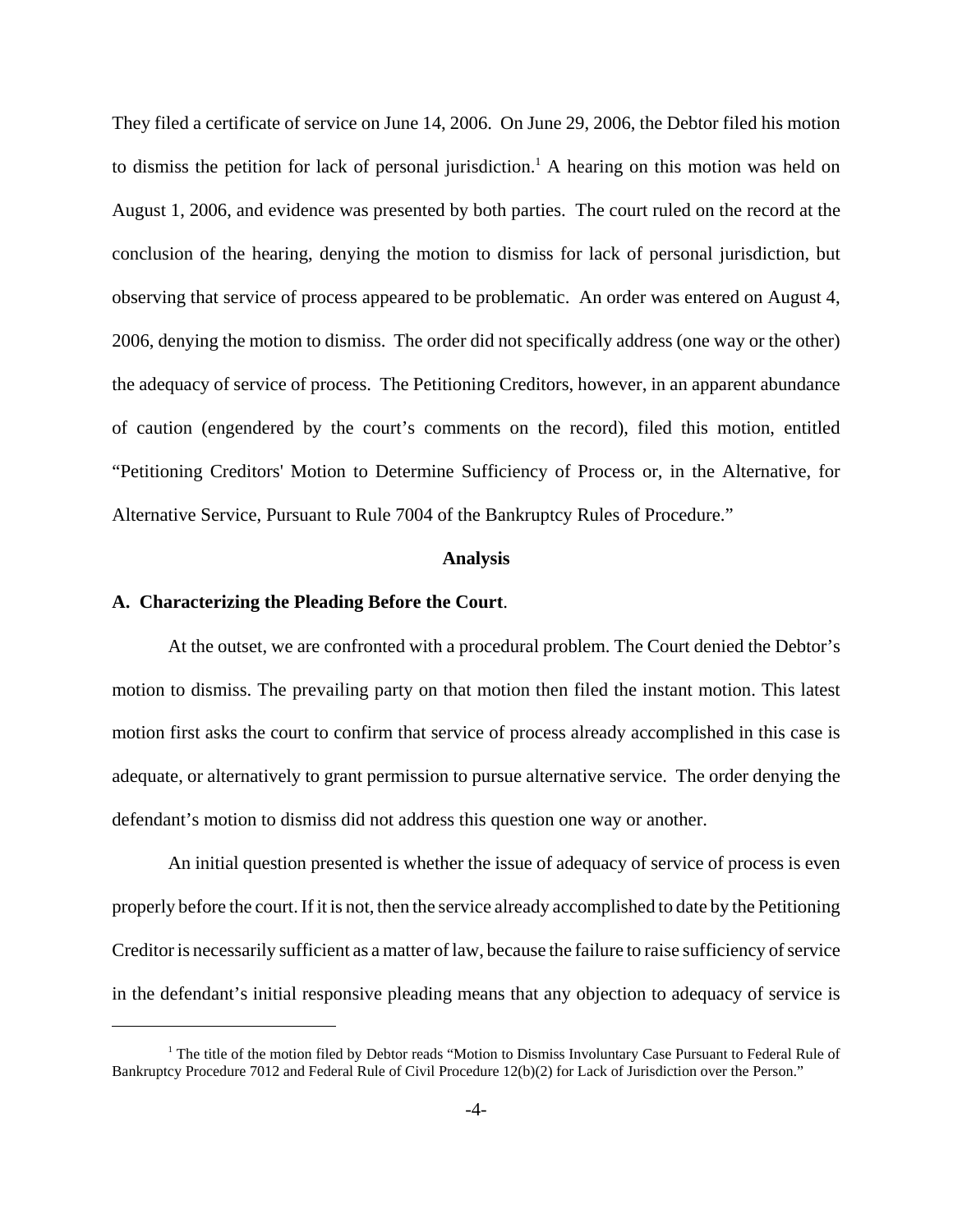deemed waived, per the express terms of Rule 12. If, on the other hand, it *was* raised, then the next question is whether the court's order denying the motion constitutes a *ruling* on the question of sufficiency of service, such that it is unnecessary to further visit the question. Finally, if the court has *not* yet ruled on sufficiency of service, a third question is whether it is either necessary or appropriate to re-open the record to take evidence regarding sufficiency of service (the alternative being to rule on the record already made).

The question whether the sufficiency of service is properly before the court is one of waiver. Rule 12(b)(2) permits a defendant, in its initial responsive pleading, to challenge personal jurisdiction. The debtor's motion to dismiss in this case clearly did just that. Did that motion also constitute a challenge to sufficiency of service? If it did not, then any such challenge is waived. *See* FED.R.CIV.P.  $12(h)(1)^2$ 

There are two ways in which a challenge could be said to have been raised. One, of course, is explicitly. The other is implicitly, as an aspect of the challenge to personal jurisdiction. Proper service of process has been said to be a prerequisite to a court's exercising personal jurisdiction over a party. *See Omni Capital Int'l v. Rudolf Wolff & Co.*, 484 U.S. 97, 104 (1987); *Insurance Corp. of Ireland, Ltd. v. Compagnie des Bauxites de Guinee,* 456 U.S. 694, 716 n.6 (1982). The primary function of service of process is to provide notice to a party that a judicial action is about to take place. 4 CHARLES ALAN WRIGHT & ARTHUR R. MILLER, FEDERAL PRACTICE AND PROCEDURE §1063 (3rd ed. 2002) (hereinafter *Wright & Miller*). Thus, it could be maintained that adequacy of

<sup>2</sup> The rule states as follows:

A defense of lack of jurisdiction over the person, improper venue, insufficiency of process, or insufficiency of service of process is waived if (A) omitted from a motion in the circumstances described in subdivision (g), or (B) if it is neither made by motion under this rule nor included in a responsive pleading or an amendment thereof permitted by Rule 15(a) to be made as a matter of course.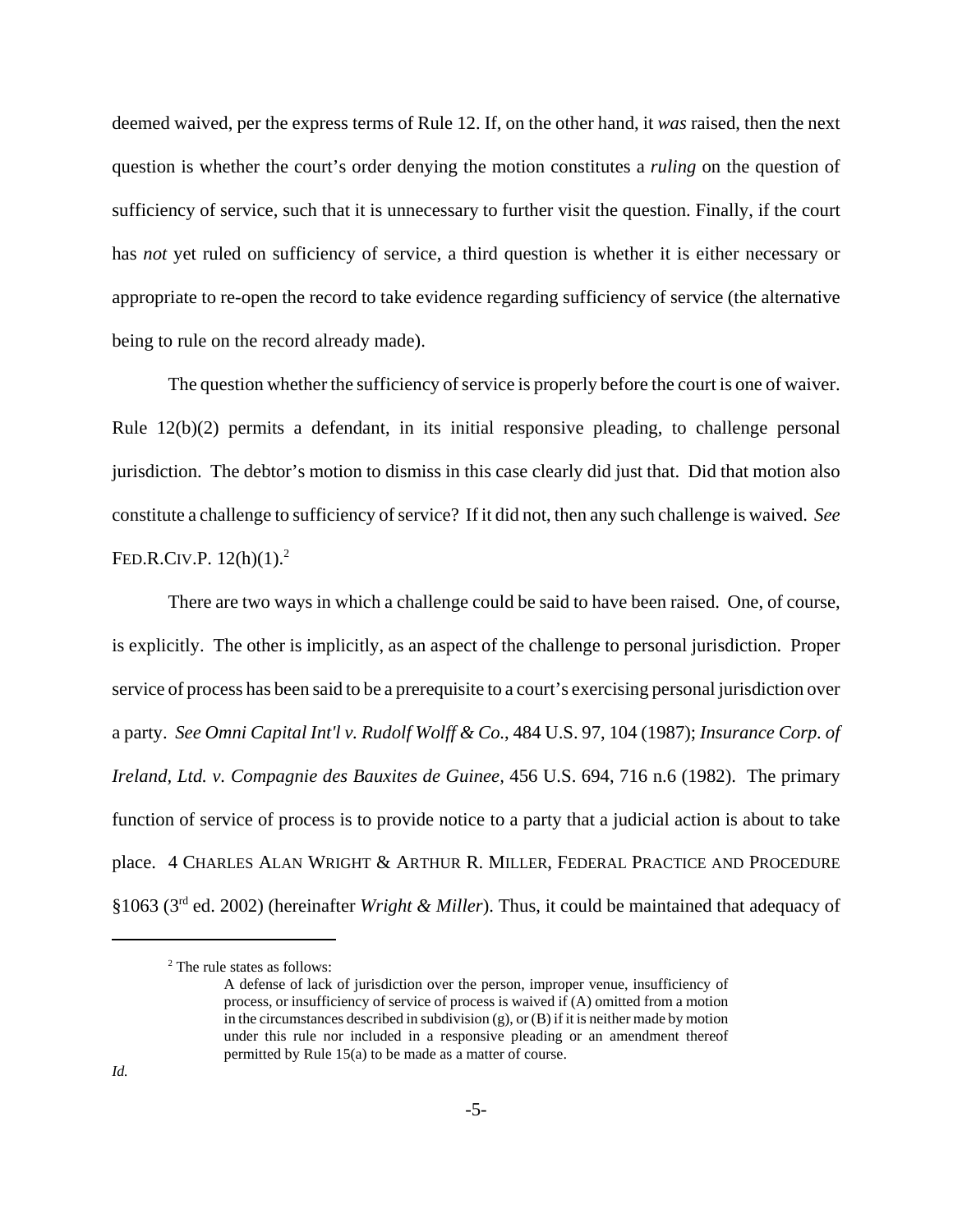service is subsumed under a court's consideration of personal jurisdiction. Here, of course, the court denied the debtor's motion to dismiss on this ground. Thus, it could be argued that this ruling also constituted a ruling on sufficiency of service as well.

 However, Rule 12(b)(5) provides, as a separate and explicit ground for dismissal, insufficiency of service, independent of the lack of personal jurisdiction ground specified in Rule 12(b)(2). *See* FED.R.CIV.P. 12(b)(2), (5). And subsection (h)(1) of the Rule makes explicit and separate reference to insufficiency of service of process as a specific challenge that must be raised, failing which it will be deemed waived. *See* FED.R.CIV.P. 12(h)(1). The explicit reference to the (b)(5) challenge in subsection (h)(1) strongly indicates that the Rule's drafters did not believe that challenges to sufficiency of service were subsumed under a challenge to personal jurisdiction. Instead, the drafters seem to have intended that a challenged to sufficiency of service of process be raised as a separate and distinct ground for dismissal, or be waived. Thus, the fact that the court here denied the Debtor's challenge to personal jurisdiction under subsection (b)(2) should not be construed as a *sub rosa* ruling on the Debtor's challenge to sufficiency of service of process.

Thus, any challenge to sufficiency of process that the Debtor might have will be deemed waived unless the Debtor raised it in his motion to dismiss. In reviewing that motion to dismiss, it is evident that the Debtor did not *expressly* raise, as an additional grounds for dismissal of the petition, insufficiency of service. Certainly, the motion made no explicit reference to Rule 12(b)(5). However, the body of the motion *did* at least include allegations that tended to raise a concern regarding whether the Debtor had in fact actually been served at the locations indicated, and further suggested that neither of those addresses qualified as places where the Debtor could legitimately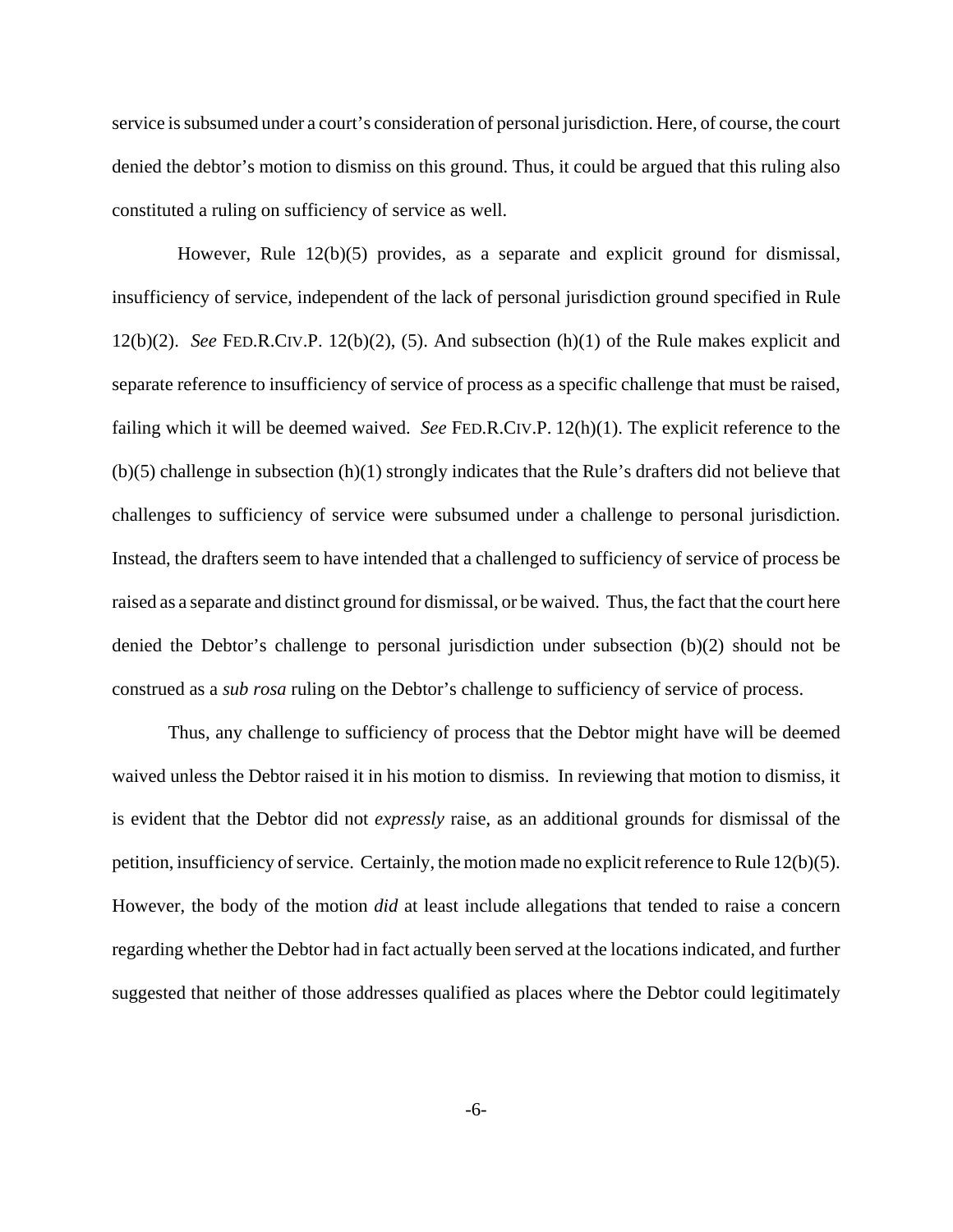have been served. *See* Motion to Dismiss (Docket No. 5), at  $\P$  3-5.<sup>3</sup> As a general rule, a pleading is to be evaluated on its substance rather than its form. *See Wright & Miller*, § 1355 (3d. ed. 2004).4 While admittedly inartful, the Debtor's Motion does at least generally contest whether service at these addresses can count as proper service of process. That is sufficient for the court to conclude that the Debtor did not waive an objection to adequacy of service. *Id.*

However, precisely because the court has concluded that the Debtor *did* raise a Rule 12(b)(5) objection in his motion to dismiss, the court also necessarily concludes that the question of sufficiency of service has already been *litigated* at the evidentiary hearing that was conducted on the motion to dismiss. Thus, whether service was in fact sufficient must necessarily turn on the evidence taken at that hearing. That hearing was the Debtor's opportunity to make his best case for proving insufficiency of process. Whatever record the Debtor made at that hearing with respect to this issue is the record with which the Debtor must now live. If he failed to do so, then that challenge should now be explicitly denied. It is unnecessary (and indeed inappropriate) to afford the Debtor with a new opportunity to present evidence using, of all things, the Petitioning Creditors' motion

<sup>&</sup>lt;sup>3</sup> The relevant portion of the motion reads as follows:

<sup>3.</sup> First, Raul Sergio Cantu, M.D. is not domiciled in Bexar County, nor does he receive mail at the address provided in the Involuntary Petition, which is the same address which service by mail was attempted on Raul Sergio Cantu, M.D.

<sup>4.</sup> Raul S. Cantu, a son of Raul S. Cantu, M.D., docs receive mail at the address provided in the involuntary bankruptcy, and did inadvertently open the Summons addressed, unbeknownst to him, to his father.

<sup>5.</sup> Raul Sergio Cantu, M.D. would state that he is, and has been for the last four (4) years, a resident of Mexico. Therefore, this Bankruptcy Court does not have jurisdiction over Raul Sergio Cantu, M.D. or any involuntary case filed against him because he has not been a resident of the United States, nor this district for the greater portion of the preceding 180 days prior to the date of the Involuntary Petition, all as provided at §109(a).

<sup>4</sup> "The occasional judicial failure to distinguish sharply between the [12(b)(2) and 12(b)(5) motions] has not caused any difficulty, however, because the courts have been able to determine the merits of the real issue before them regardless of how the motion is designated and nothing appears to turn on the misdesignation." Id.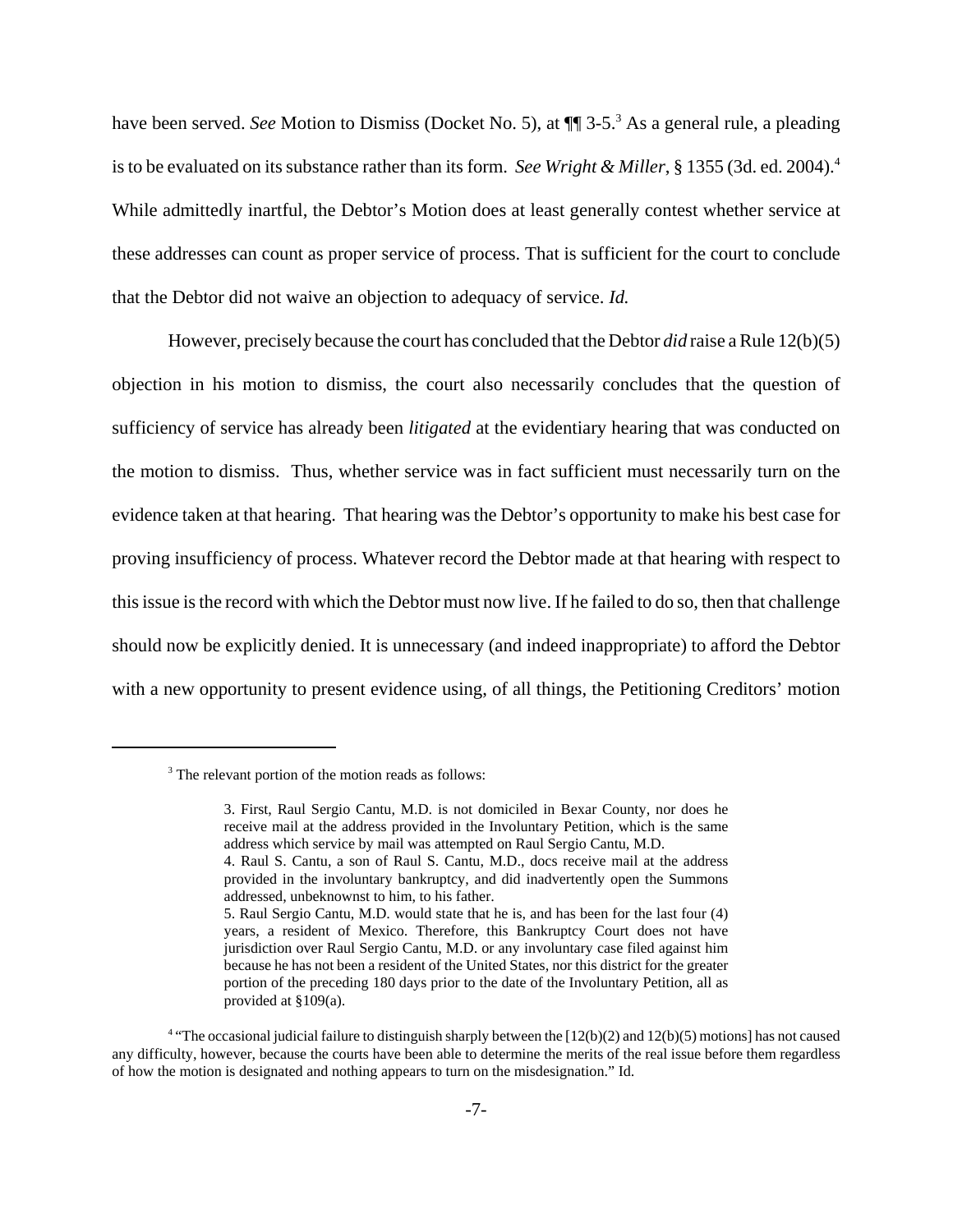as a vehicle. Such a "second bite at the apple" is both inequitable and procedurally barred. *See* FED. R. CIV. P. 12(h)(1).

It could be urged that the court's denial of the Debtor's motion to dismiss of necessity constituted a tacit rejection of the Debtor's equally tacit challenge to sufficiency of process, notwithstanding its imprecision on this point. Nonetheless, in an abundance of caution, the court construes the Petitioning Creditors' current motion as (a) a motion for "reconsideration" (or clarification) of the court's oral pronouncement at the hearing on the motion to dismiss and in the alternative (b) a request, pursuant to Rule 1010, to authorize alternative service, just in case the court were to rule that service was not sufficient. A motion for reconsideration does not require a further evidentiary hearing, because it merely asks the court to take a second look at the evidence already in the record. *See* FED.R.CIV.P. 59, 60(b); *Cf. Zukowski v. St. Lukes Home Care Program*, 326 F.3d 278, 282 n.3 (1st Cir. 2003) (a Rule 59(e) motion does not allow introduction of new evidence that should have been presented earlier). Even if the court has the discretion to take further evidence, the court declines to exercise that discretion. It is neither necessary nor appropriate to afford the Debtor a second bite at the apple to now present evidence that it should have presented at the original evidentiary hearing – especially in view of the fact that this is not the *Debtor's* motion. *See Matter of Reese*, 91 F.3d 37, 39 (7th Cir. 1996); FED.R.CIV.P. 12(h)(1).

There are procedural consequences when a court conducts an evidentiary hearing on a defendant's motion to dismiss pursuant to Rule 12(b)(5), as the Court has done here. For one, the plaintiff has the burden of proof to show proper service by a preponderance of the evidence. *See Purdue Research Foundation v. Sanofi-Synthelabo, S.A.*, 338 F.3d 773, 782 (7th Cir. 2003) ("The precise nature of the plaintiff's burden depends upon whether an evidentiary hearing has been held.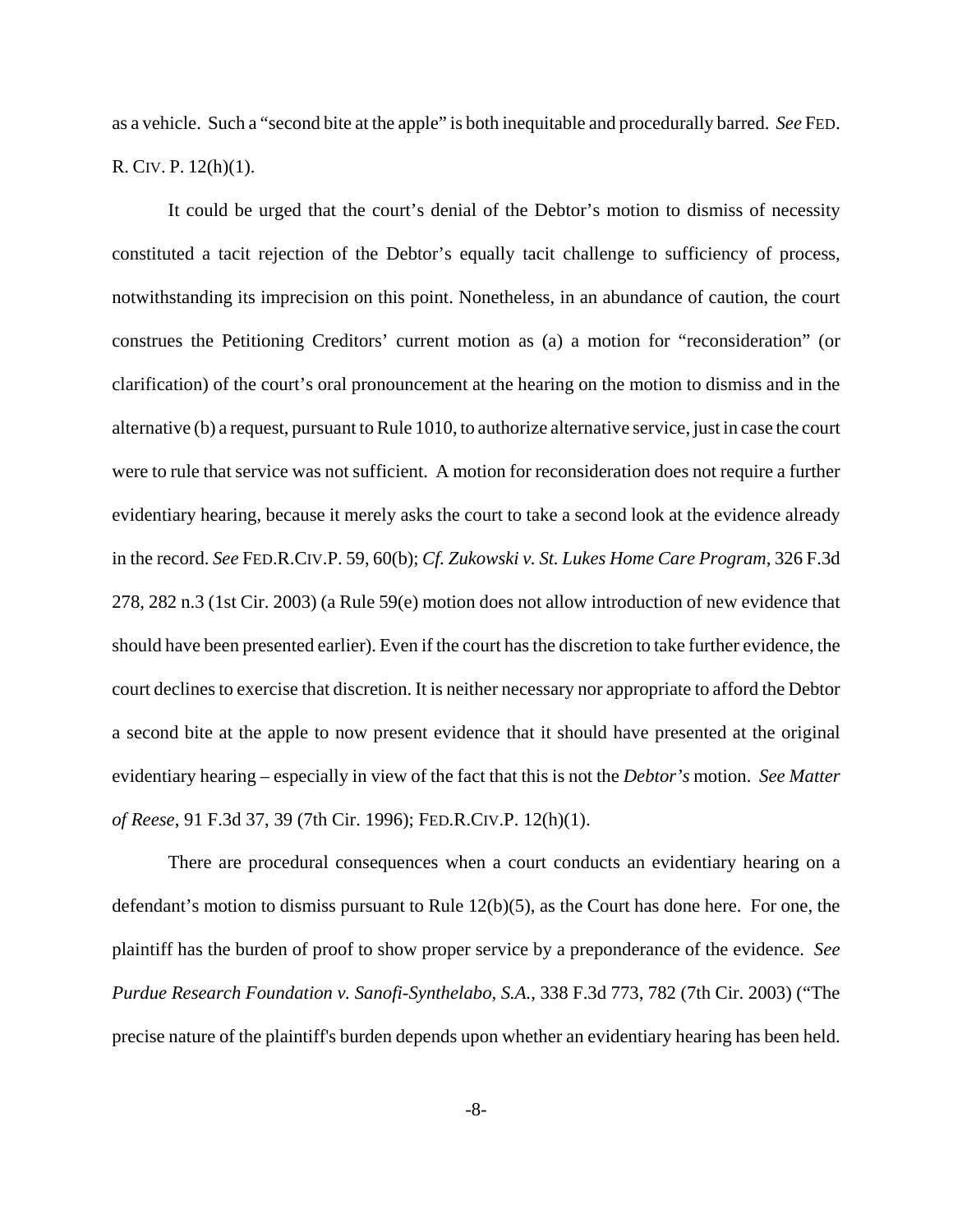When the district court holds an evidentiary hearing to determine jurisdiction, the plaintiff must establish jurisdiction by a preponderance of the evidence."); *Wright & Miller*, § 1351 (3d. ed. 2004) ("the plaintiff bears the ultimate burden of demonstrating that the court's personal jurisdiction over the defendant exists by a preponderance of the evidence . . . ."). If the plaintiff makes out a *prima facie* case, however, then that burden is satisfied, unless and until the defendant comes forward with evidence sufficient to rebut the evidence presented by the plaintiff. *Purdue*, 338 F.3d at 782. At that point, the burden of going forward with further evidence shifts back to the plaintiff. The burden of going forward with evidence can constantly shift with the quantum of evidence presented during the course of a hearing or trial. The burden of proof, however, remains with the plaintiff. *See Wright & Miller*, § 5122 (2d. ed. 2005). It is with these principles firmly in mind that we proceed to examine the evidence presented here.

#### **B. Adequacy of Service – Evaluation of the Evidence Presented**

Bankruptcy Rule 1010 requires that a debtor in an involuntary case be served the petition and summons according to the method for service of summons and complaint set out in either Rule 7004(a) or 7004(b). FED.R.BANKR.P. 1010. Rule 7004(b) in turn permits service by first class mail either (1) "to the individual's dwelling house or usual place of abode" or (2) "to the place where the individual regularly conducts a business or profession." *See* FED. R. BANKR. P. 7004(b).

#### **1. Did Petitioning Creditors Establish Mailing of Service**

There is no dispute that service in this case was in fact mailed. Creditors have submitted affidavits to that effect, and an affidavit of service is prima facie evidence of proper service. *See Mountain Nat'l Bank v. Brackett (In re Brackett),* 243 B.R. 910, 914 (Bankr. N.D. Ga. 2000) (placing the burden of proving improper service on the party challenging a default judgment). The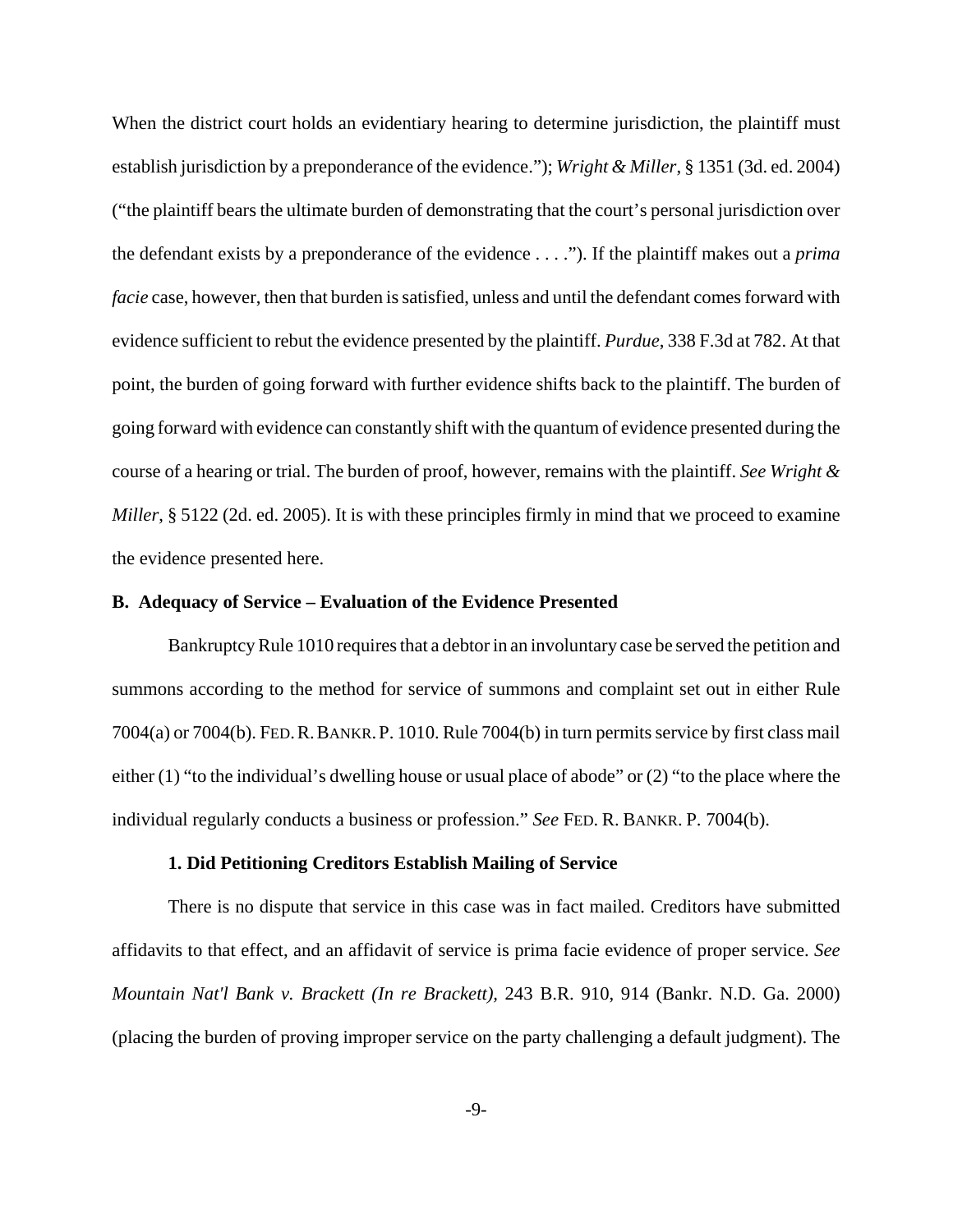mere denial of receipt by the party being served is insufficient to rebut this evidence. *Warfield v. Byron*, 436 F.3d 551, 556 (5th Cir. 2006); *Brackett*, 243 B.R. at 914. Because the Petitioning Creditors have filed proof of mailing, and because the Debtor has not presented any controverting evidence, Petitioning Creditors have carried their burden as to the issue of mailing by a preponderance of the evidence.

## **2. Was Service Accomplished on a Qualifying Address Pursuant to Rule 7004(b)**

There remains the issue whether any of the addresses to which Petitioning Creditors mailed the petition and summons qualify as either the Debtor's "dwelling house or usual place of abode" or "the place where the individual regularly conducts a business or profession." Either address will satisfy the requirement of the Rule. *See* FED.R.BANKR.P. 7004(b)(1). We examine the evidence with respect to each of these alternatives.

#### **a. Debtor Was Properly Served at His Dwelling House or Usual Place of Abode**

A precise meaning of the phrase "dwelling house or usual place of abode" has eluded the courts. *Karlsson v. Rabinowitz*, 318 F.2d 666, 668 (4th Cir. 1963). Courts instead look at the facts of each particular case. *Id.* A firm definition is even more difficult to construct in these modern times because people are more mobile and often may have multiple homes. *See Wright & Miller*, §1096 at 521-22 (3d. ed. 2002) ("Indeed, because of today's environment of global travel, job mobility, and multiple residences, the meaning of the phrase has been blurred even further.").

In this case, Petitioning Creditors at the hearing submitted copies of the Debtor's still-valid Texas drivers license bearing the San Pedro Address. This is one of the addresses to which Petitioning Creditors had mailed service. The driver's license is some evidence that the San Pedro Address was, at the time of service, the Debtor's "dwelling house or usual place of abode." Texas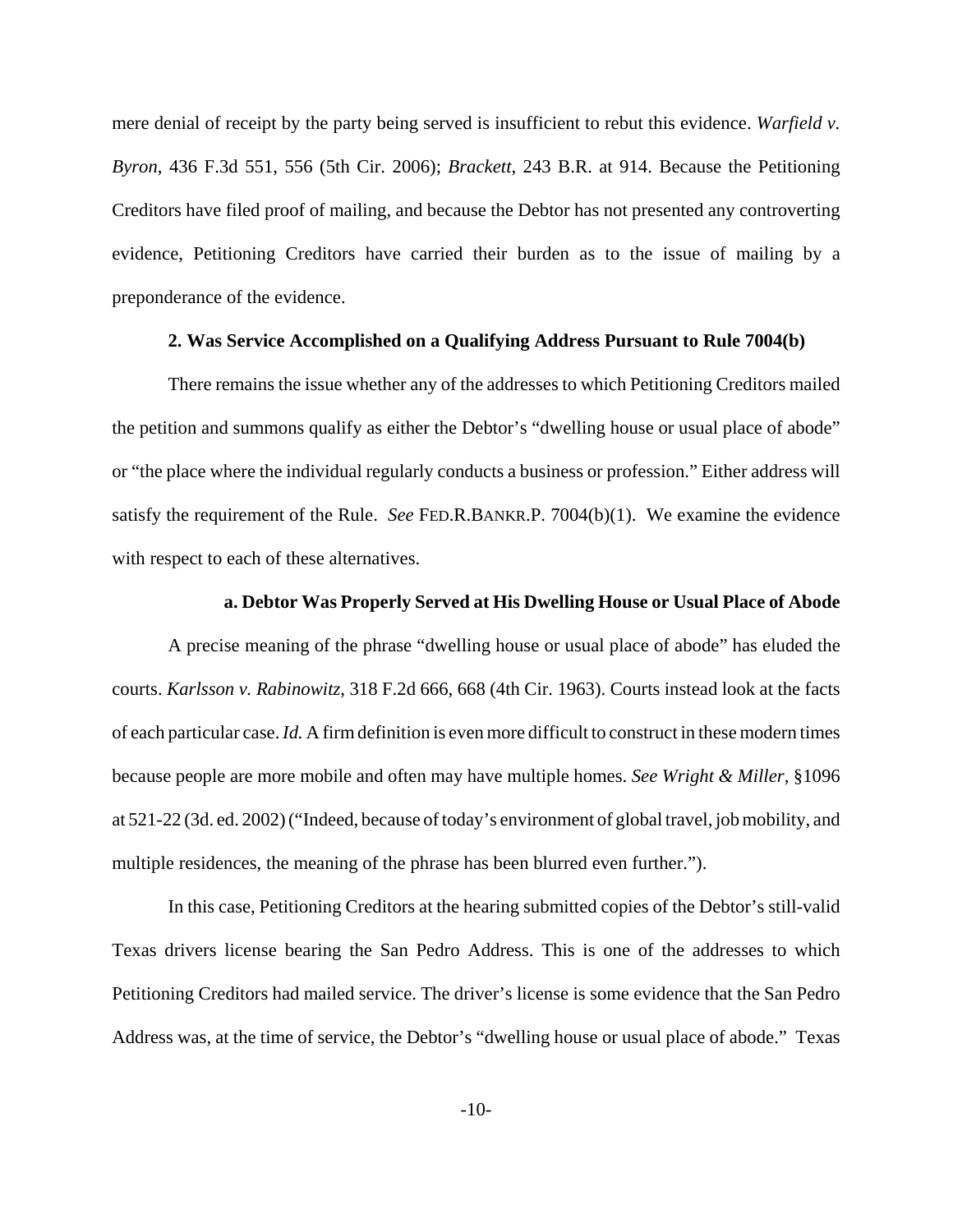law states that "Original drivers license applications must be verified by the applicant before a person authorized to administer oaths,"<sup>5</sup> and "A licensee is required to notify the department of any change of name or address within 30 days and apply for a duplicate license when such change occurs."6 Here, the Debtor, who was under a legal compulsion to notify the State of Texas of any change of address, has not in fact done so to date. That is probative that the San Pedro Address is still a "good address," the Debtor's driver's license disclosing to the world as it does that the address on the license is where the Debtor himself represents that he still lives. With the presentation of this evidence alone, the burden of going forward with controverting evidence shifted to the Debtor.

The Debtor's only evidence in rebuttal was the oral testimony of Debtor's nephew, Mr. Javier Cantu, of Monterey, Mexico. Mr. Cantu testified that the Debtor had been living in Monterey since August or September 2003. He also testified that the Debtor stayed for two or three months with Mr. Cantu's father in Monterey, and that the Debtor subsequently moved in with his girlfriend. Mr. Cantu also admitted, however, that he does not know where the girlfriend lives, and has never been there. He also stated that the Debtor does not practice medicine in Monterey, nor is the Debtor licensed to do so. Mr. Cantu further testified that the Debtor owns no car in Monterey, and that the Debtor has had to accept gifts of money from the nephew's father for the Debtor's support. Though the Debtor in his motion offered to prove that he has lived in Mexico for the last four years, the offer came to the court without a supporting affidavit. No documentary evidence was presented at the hearing on behalf of the Debtor, and, of course, the Debtor did not appear to testify.

<sup>5</sup> 37 TEX. ADMIN. CODE § 15.22.

<sup>6</sup> *Id.* § 15.36.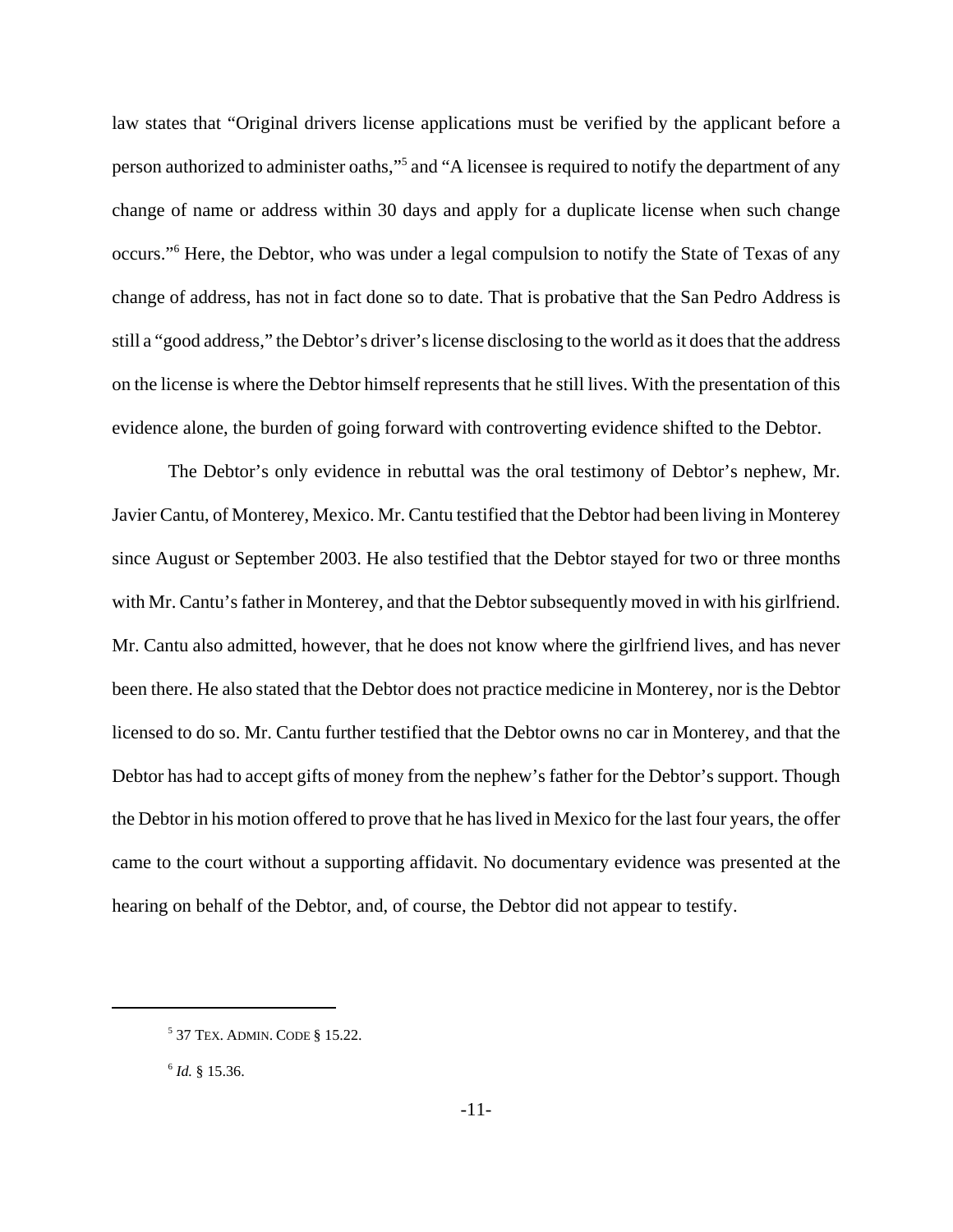In rebuttal to this evidence, Petitioning Creditors presented the following evidence. First, Debtor's photo appears in the Bexar County Medical Society Official 2004 Membership Directory. This directory shows Dr. Cantu having a practice address in San Antonio, Texas as of the date of publication, casting some doubt on the nephew's statement that Dr. Cantu was living in Monterey after 2003. Second, and more convincing, is a copy of a pleading filed by the Debtor in the state court lawsuit that gave rise to the Petitioning Creditors' judgment. That pleading, styled "Respondent's Motion for a New Trial," requested relief from the Petitioning Creditors' state default judgment on the malpractice claim. This motion was filed *pro se*, and was mailed on January 24, 2005, in an envelope that bore both a San Antonio, Texas return address and a San Antonio, Texas postmark. One can reasonably infer that the Debtor, in January 2005, was not in Monterey, Mexico, but in San Antonio, Texas, where he deposited this *pro se* pleading into a San Antonio mailbox.

Two cases guide the court in evaluating this evidence. The first, *In re Xacur*, 219 B.R. 956 (Bankr. S.D. Tex. 1998), interprets "dwelling house" under Bankruptcy Rules 1010 and 7004(b). Xacur was a citizen of Mexico with a Mexican driver's license, Mexican voter registration card, and Mexican passport. *Id.* at 960. Nonetheless, the court held that the petitioning creditor's service of Xacur by mailing the petition and summons to Xacur's Houston, Texas condominium – used only infrequently – was adequate service. The court explained, "

There must be a reasonable nexus between the defendant and the place where service is effected[;] however, in a highly mobile and affluent society, it is unrealistic to interpret rule 7004(b) so that the person to be served has only one dwelling house or usual place of abode at which process may be left. There is nothing startling in the conclusion that a person can have two or more dwelling houses or usual places of abode, provided each contains sufficient indicia of permanence."

*Id.* at 966-67. (citations and internal quotations omitted). Thus, despite Xacur's evidence of Mexican residence, the Houston condominium was still held to be one of Xacur's dwelling houses. In other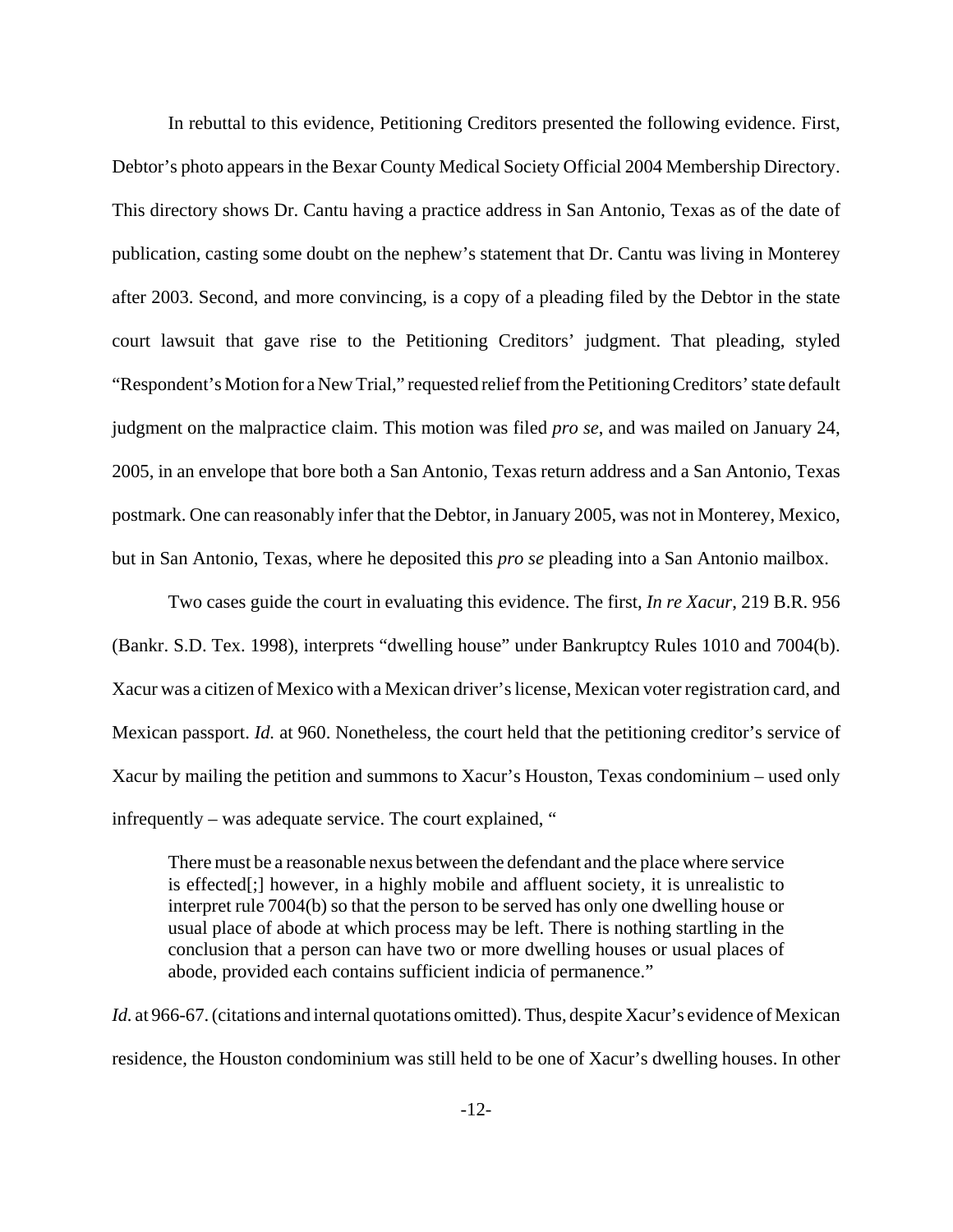words, Xacur's actual residence in Mexico did not preclude the Houston condominium from also qualifying as a valid place of service – as *a* "dwelling place or usual place of abode."

In the second case, *Rosa v. Cantrell*, 705 F.2d 1208 (10th Cir. 1982), a United States Marshal delivered summons and complaint to the defendant's wife. Defendant asserted that his family's home was no longer his own abode and that service was therefore invalid. The court focused upon the fact that Defendant, who the court concluded was hiding from process servers until the applicable limitations period had run, presented no evidence that, at the time of service, defendant had *another* abode. *Id.* at 1213. The court wrote, "The existence of another abode has not been brought to anybody's attention in this case. This was service." *Id.* at 1214. *Rosa* demonstrates the skepticism likely to meet a party's protestations that an abode is no longer valid for service when that party presents no evidence of where that party lives now (especially when it appears that the party challenging service is also trying to evade it).<sup>7</sup>

*Rosa* and *Xacur* teach that, for purposes of Bankruptcy Rule 7004(b), a place shown by a plaintiff to have once been a valid "dwelling house or usual place of abode" does not cease to be a valid address for mailing of service unless the party contesting service establishes by evidence that he has in fact abandoned that address.<sup>8</sup> Mere denial that an address is correct, even in a sworn affidavit, is generally insufficient for the party challenging service to prevail. *See Warfield v. Byron*, 436 F.3d 551, 556 (5th Cir. 2006). On the evidence presented here, the Debtor has not established that he has abandoned the San Pedro address, or that he in fact has a new "usual place of abode."

 $<sup>7</sup>$  Of course, the court is not addressing the fact question whether Dr. Cantu is purposefully evading service in order</sup> to frustrate his judgment creditors.

<sup>&</sup>lt;sup>8</sup> *Cf.* Conner v. Union Pac. R. Co., 219 F.2d 799, 802 (9th Cir. 1955) ("Generally, a condition shown to exist on a given day may sustain an inference as to identity of condition at a time backward or forward. But whether such evidence is reliable enough for use is usually for the sound discretion of the trial court.") (citation omitted).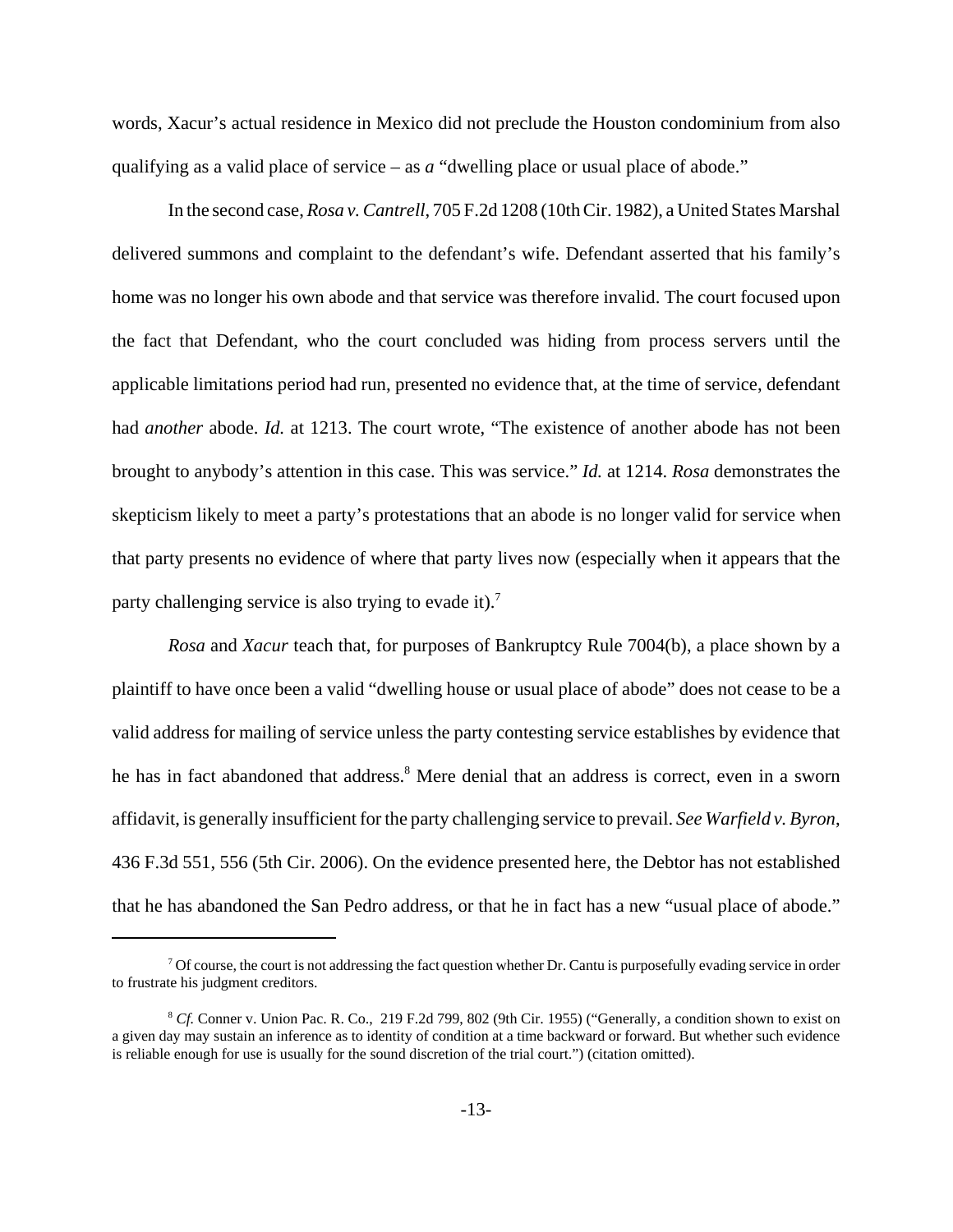The "Adverse Inference Rule" is also applicable here, and further strengthens the court's evaluation of the evidence on this point. Under the Adverse Inference Rule, if a party in possession of evidence that would strongly support his claim fails to produce that evidence, then the court is allowed to draw the inference that the strong evidence would have in fact *harmed* the party's contention. *See Interstate Circuit v. U.S.*, 306 U.S. 208, 226, 59 S.Ct. 467, 474 (1939) ("The production of weak evidence when strong is available can lead only to the conclusion that the strong would have been adverse. Silence then becomes evidence of the most convincing character.") (citations omitted); 2 J. WIGMORE, EVIDENCE § 285 (3d ed. 1940) . The treatise states:

The failure to bring before the tribunal some circumstance, document, or witness, when either the party himself or his opponent claims that the facts would thereby be elucidated, serves to indicate, as the most natural inference, that the party fears to do so, and this fear is some evidence that the circumstance or document or witness, if brought, would have exposed facts unfavorable to the party. These inferences, to be sure, cannot fairly be made except upon certain conditions; and they are also always open to explanation by circumstances which make some other hypothesis a more natural one than the party's fear of exposure. But the propriety of such inference in general is not doubted.

*Id.*; *accord Int'l Union, United Auto., Aerospace and Agr. Implement Workers of America v. N. L. R. B.,* 459 F.2d 1329, 1335 (D.C. Cir. 1972). By the same token, however, the Adverse Inference Rule is only applied when the party with the burden of proof has first introduced sufficient evidence to make his prima facie case. *W.F. Corbin & Co. v. U.S.*, 181 F. 296, 304 (6th Cir. 1910). As has already been demonstrated above, that has been done here.

Applying the foregoing teachings to the evidence before the court, the San Pedro Address qualifies as a "dwelling house or usual place of abode" for purposes of establishing that proper service was accomplished pursuant to Bankruptcy Rule 7004(b). The Petitioning Creditors have shown, via the driver's license records, that the San Pedro Address was once, and may still be, the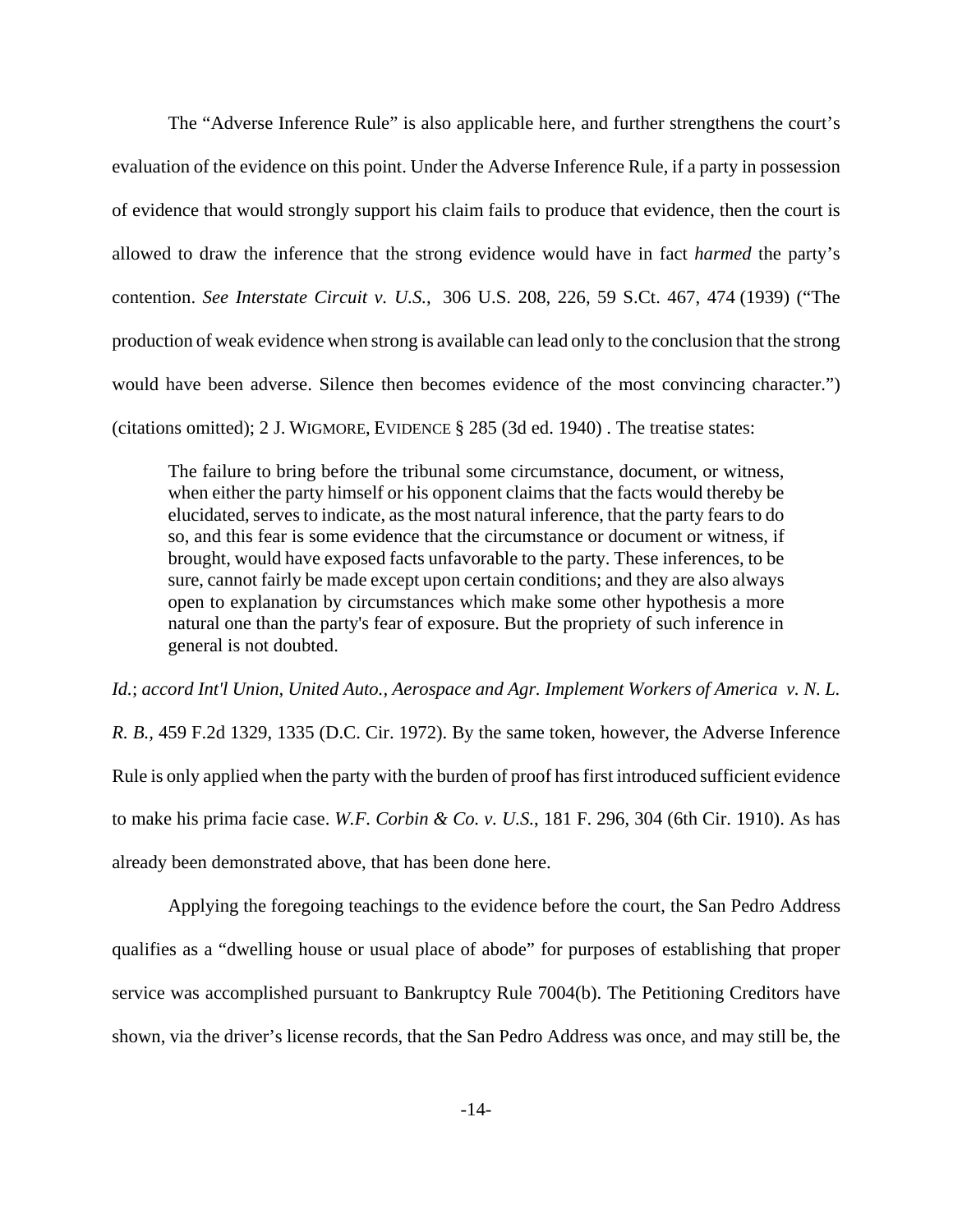Debtor's abode. The Debtor has not updated his address on his license, as state law requires, further supporting the fair inference that the address is still the Debtor's abode. The Debtor submitted no documentary evidence that the San Pedro Address is not his place of abode, nor, significantly, has he submitted any credible evidence that he has taken up residence elsewhere. *See Rosa v. Cantrell*, *supra*. Debtor's only controverting evidence consisted of the oral testimony of his nephew, who acknowledged that he does not know Debtor's address, has never seen where the Debtor allegedly lives, does not know where Debtor's girlfriend's house is, and cannot explain how the Debtor supports himself in Mexico. In fact, some of the nephew's testimony was flatly contradicted by evidence that the Debtor mailed a *pro se* motion for new trial from a San Antonio postal collection site in early 2005, a time when the Debtor claims that he was living in Mexico. Debtor himself did not testify, either in person or by affidavit. On this evidence alone, under the standards set out in the case law discussed *supra*, the Petitioning Creditors sustained their burden that the San Pedro Address constitutes at least *a* dwelling house or place of abode.

The Adverse Inference Rule makes the Petitioning Creditors' case even stronger. Debtor introduced only weak evidence to contradict Petitioning Creditors' *prima facie* case, leaving out the obvious proof of a change of abode one would expect to receive in response, such as a copy of a residential lease, a new voter registration or copies of income tax returns showing a new address.<sup>9</sup> Applying the Adverse Inference Rule, the Court is justified in drawing the inference that the Debtor did not present such strong evidence because such evidence would have in fact been adverse to the Debtor's contention that he has changed his abode to Monterey, Mexico. The failure to produce even the first page of the Debtor's U.S. income tax return for 2004 or 2005 was especially telling.

<sup>&</sup>lt;sup>9</sup> See Cook v. Tait, 265 U.S. 47, 44 S.Ct. 444 (1924) (holding that a US citizen living in Mexico is still subject to the US income tax).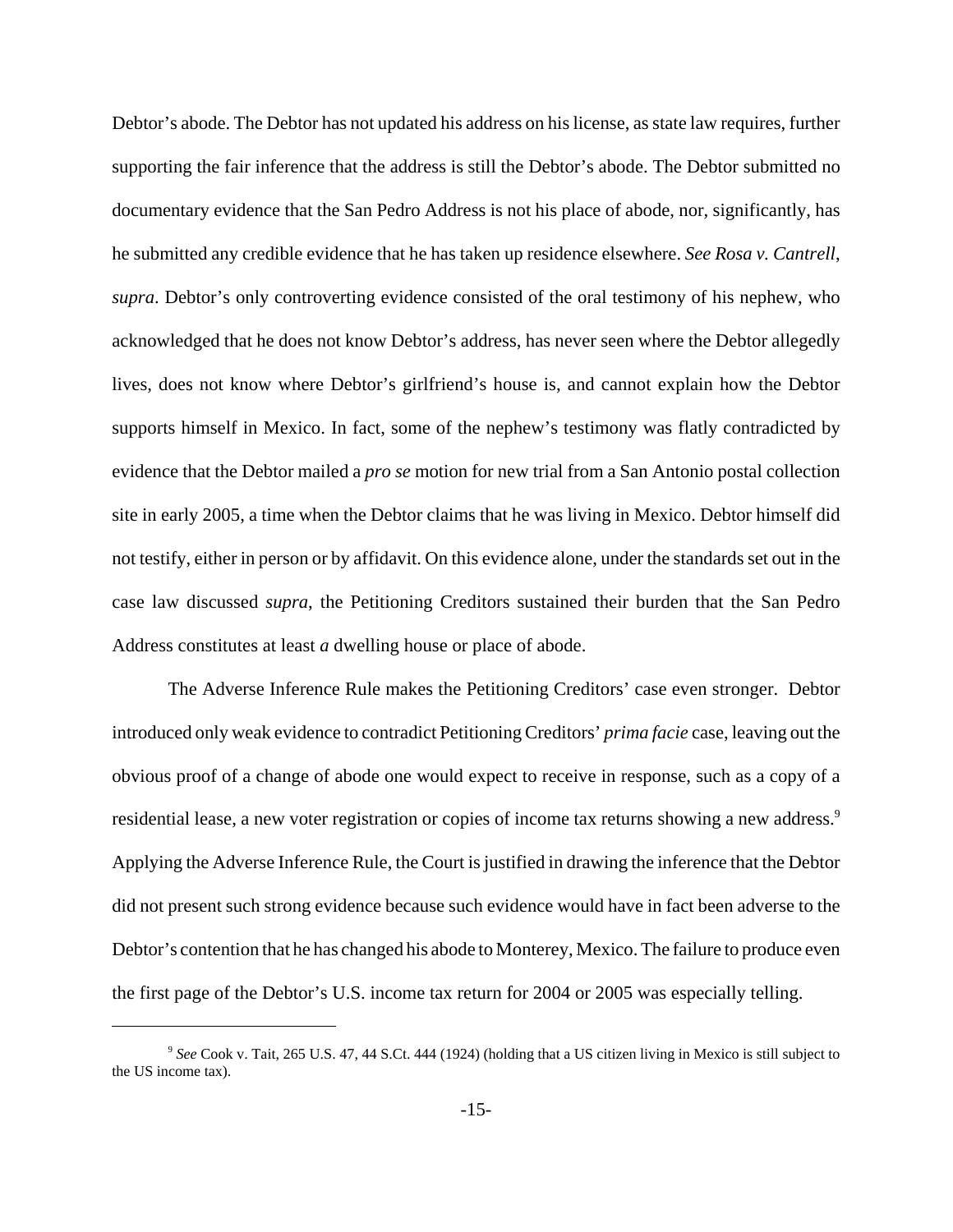A case demonstrating the kind of evidence that Debtor could have presented to avoid the impact of the Adverse Inference Rule is *CFTC v. Wall St. Underground, Inc.*, 221 F.R.D. 554 (D. Kan. 2004). There, an individual defendant filed a motion to set aside a default judgment, to quash service and to dismiss the case. *Id.* at 555. On the "quash service" aspect of his motion, the defendant offered several pieces of evidence to rebut the validity of service, which in that case had been accomplished by leaving process at the address shown on the defendant's driver's license. The rebuttal evidence consisted of (1) an affidavit from the person (a Ms. Williams) who accepted service, stating that defendant had never lived at that address, (2) copies of defendant's tax returns showing an address in Honduras, (3) copies of IRS Form 2255 showing proof of foreign earned income and listing the Honduras address, and (4) copies of United States Patents showing the Honduras address. *Id.* at 556. Relying especially upon Ms. William's affidavit, the court concluded that the Florida address could not be considered defendant's "dwelling house or usual place of abode," and so quashed service. *Id.* at 557.

*Underground* demonstrates the kind of evidence that a defendant would be expected to offer to show that the defendant's usual place of abode had changed. Debtor's evidence here, by comparison, is thin and unconvincing. Debtor offered only the testimony of his nephew, who has not seen Debtor's alleged new residence and does not even know its location. Debtor did not offer any documentation tending to show a new residence, such as copies of tax returns, copies of residential leases, or even copies of utility bills.

The Petitioning Creditors have thus shown, by a preponderance of the evidence, that the Debtor was properly served at his San Pedro address, an address which constitutes the Debtor's "dwelling house or usual place of abode." *See* FED.R.BANKR.P. 7004(b)(1).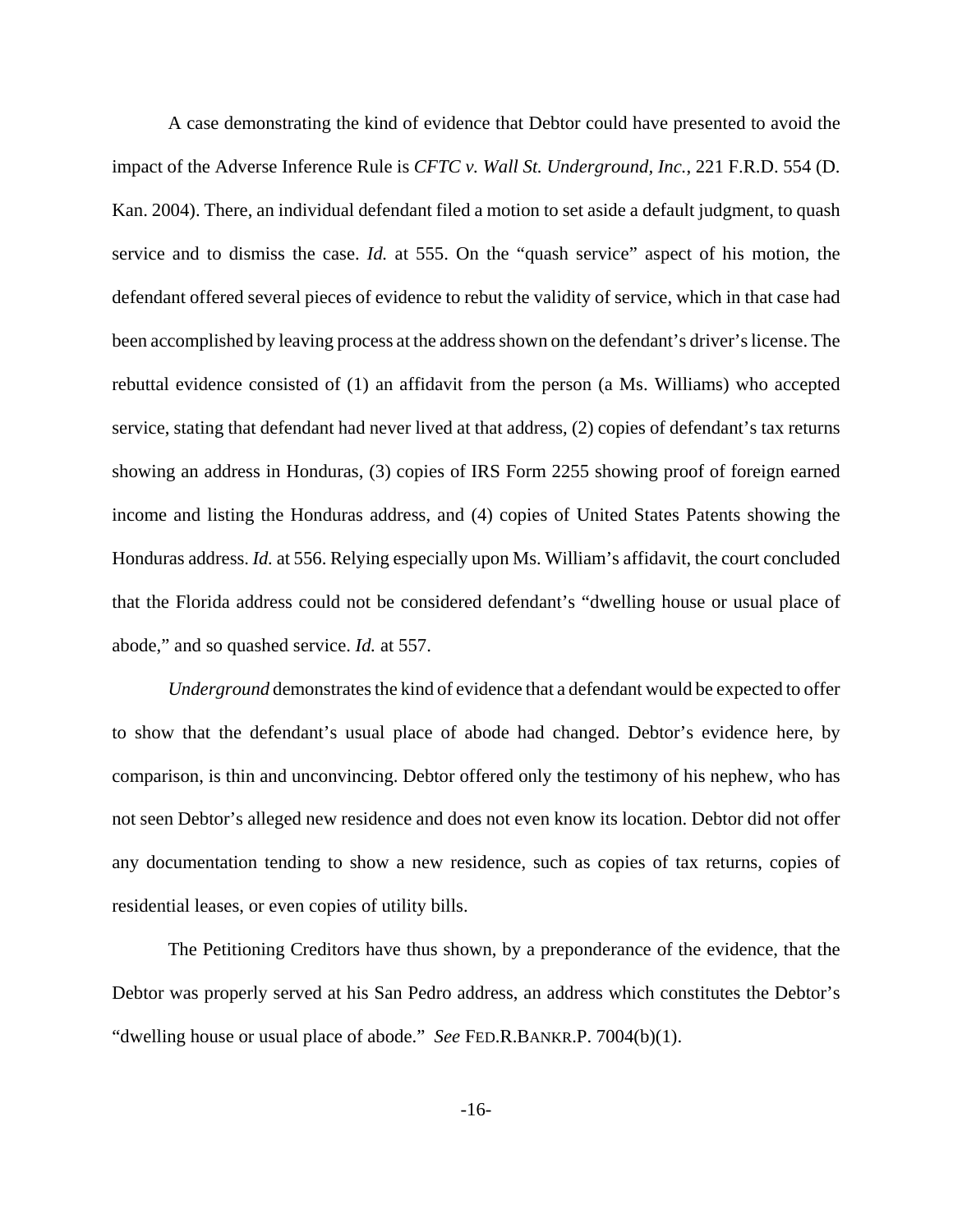#### **b. Debtor Was Properly Served at His Place of Business**

The alternative permissible place of service provided in Rule 7004(b)(1) is the place where the individual "regularly conducts a business or profession." FED.R.BANKR.P. 7004(b)(1). Few cases have discussed the interpretation of "place of business" as used in this rule. Some guidance is afforded by a decision of the Second Circuit, however. *See In re Martin-Trigona*, 763 F.2d 503 (2d Cir. 1985). In that case, the husband and wife debtors were respectively the President and Secretary of a Connecticut corporation. They were served *as individuals* by first class mail under Bankruptcy Rule 7004(b) at the address listed in the Connecticut Secretary of States's records for *the corporation*, where the debtors were held to be conducting "a business." The Second Circuit held the service valid based solely upon the proof of mailing and the Secretary of State's records. *Id.* at 505. The court explained, "failure either to collect corporate mail sent to the [registered] address or to change the address for service of process with the Secretary of State constitutes a willful disregard of legal process and a willful default." *Id.* at 505-06. Thus, "place of business" could, in the Second Circuit's view, include the place where the individuals conducted a business, albeit in a corporate capacity.

This is not to say that simply proving service by mail to an address listed in the Secretary of State's records is conclusive on the point. It does, however, demonstrate the kind of evidence that will be sufficient to make out a *prima facie* case that the target of service "conducts a business" at that address, for purposes of satisfying Rule 7004(b)(1). The party contesting service must then come forward with evidence to show that he does *not* in fact conduct a business at that address.

In this case, Petitioning Creditors put on evidence that the Broadway Address (to which service was mailed) is the address shown in the records of the Texas Secretary of State for two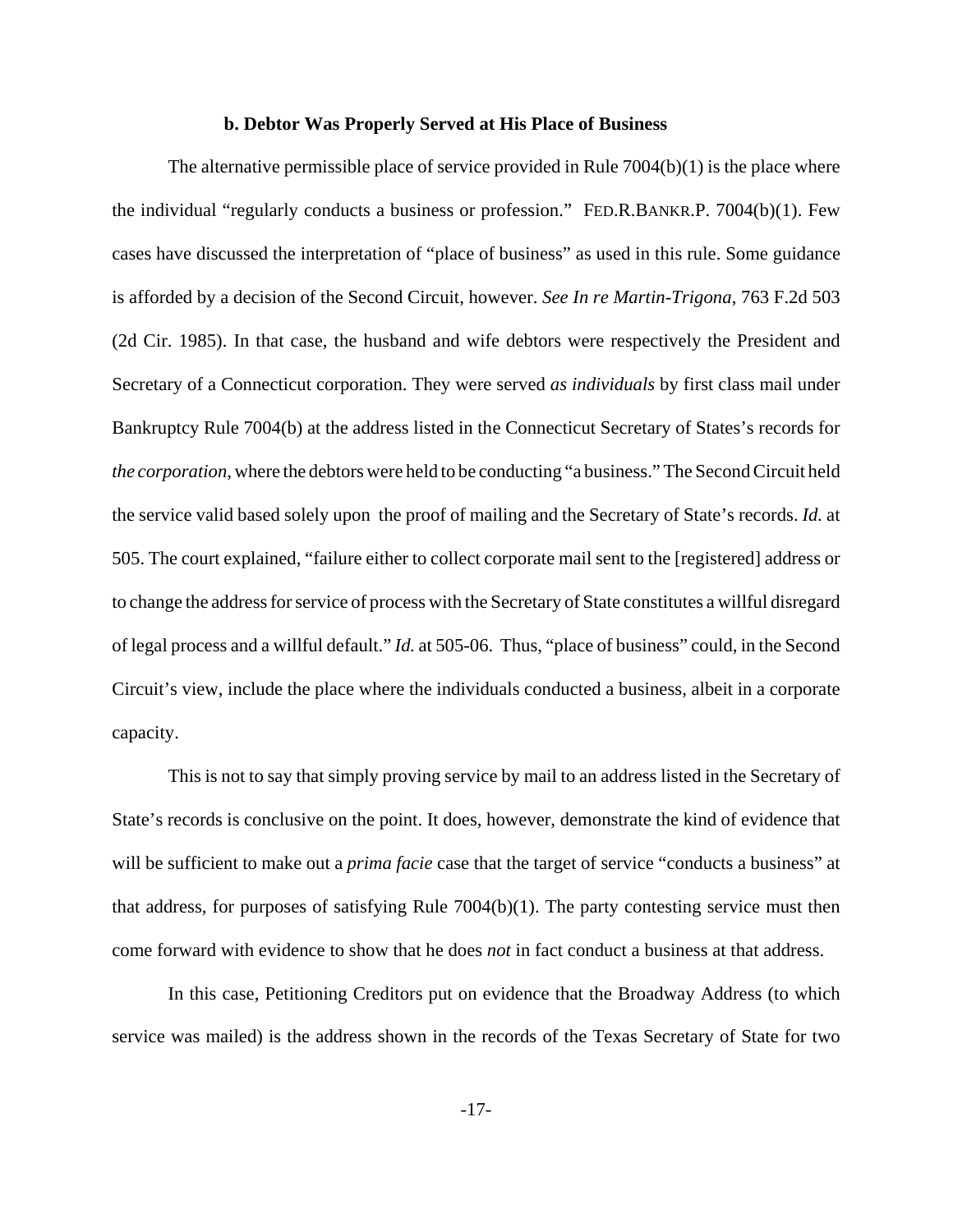entities, Tucan, L.L.C., a Texas Limited Liability Company, and Tucan Property Management, Inc., a Texas Corporation. The records list "Raul S. Cantu" as President and Secretary, and Raul S. Cantu, Jr. and Richard Cantu as Vice Presidents of Tucan, L.L.C. The information in these records was last updated on April 19, 2006, and shows the "Entity Status" as "In existence." As for Tucan Property Management, "Raul S. Cantu" is listed as both its President and Secretary, and is also listed as its registered agent.<sup>10</sup> The Secretary of State's records also show that one "Raul S. Cantu, Jr." is a Vice President of the corporation. A corporation is obligated to file with the Secretary of State any change of registered agent or change of address of the registered agent. TEX.BUS.CORP. ACT, arts. 2.10 & 2.10-1 (West pamphl. ed. 2006). This is all probative evidence that the Debtor in fact conducts business at this address, and makes out the Petitioning Creditors' *prima facie* case for service on the "place of business" of the Debtor. *See In re Martin-Trigona*, 763 F.2d at 505.

The Debtor asserted in his motion to dismiss, and also argued at the hearing, that the service mailed to the Broadway Address was actually opened by the Debtor's son, Raul S. Cantu, Jr. The Debtor did not offer any evidence, however, so the assertion remains that – a mere assertion. Unsubstantiated assertions do not rebut a *prima facie* case.

It would not matter in any event. Even if the Debtor *did* put on evidence that the Debtor's son opened up the mail that contained the summons and process, so what?<sup>11</sup> Bankruptcy Rule 7004(b) requires only that the process be mailed to the place where an individual regularly conducts his business; it says nothing about who opens the envelope. FED.R.BANKR.P. 7004(b). The

<sup>&</sup>lt;sup>10</sup> Ironically, the registered agent is responsible for accepting service upon the corporation. TEX. BUS. CORP. ACT. art. 2.11 (Vernon Supp. 2006).

<sup>11</sup> A stylistic doff of the hat goes to Judge Frank Easterbrook, of the Seventh Circuit. *See, e.g.*, Pratt Central Park Ltd. Partnership v. Dames & Moore, Inc., 60 F.3d 350, 355 (7<sup>th</sup> Cir. 1995) ("Well and good, but so what?").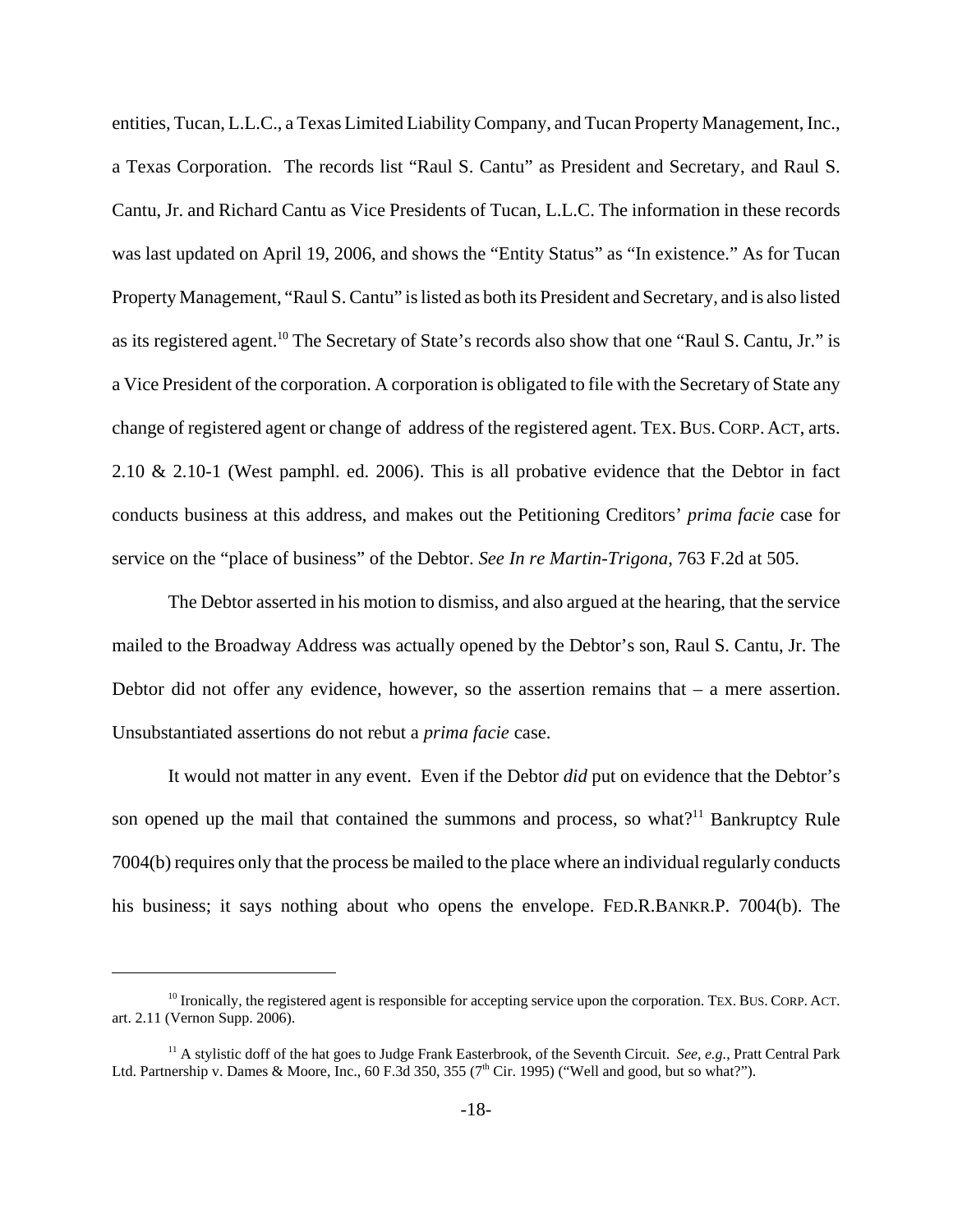allegation that the Debtor's son opened the mailing would be relevant only if it tended to show that the Broadway Address was not in fact where the Debtor regularly conducts his business. In point of fact, it is not probative on this question. The Texas Secretary of State's records clearly show *both* "Raul S. Cantu" and Raul S. Cantu, Jr." as different officers of the same businesses, indicating that *both* the Debtor *and* his son conduct business at that address. The assertion, even if proven, that the son opened the Debtor's mail therefore has no relevance to the question whether the Debtor himself *also* regularly conducts business at the Broadway Address. So, in addition to being unsupported by the evidence, the assertion is also legally irrelevant.

At the hearing, Debtor also argued that the Broadway Address is in fact the address of one John D. Herrick, an attorney who is said to have represented the Debtor during at least part of the Debtor's divorce, which became final on January 3, 2006. Debtor says that, because the Broadway Address was the address of Mr. Herrick, it could not have been the Debtor's "place of business." This argument too is unavailing. This is not a case of the Petitioning Creditors' having attempted the shortcut of trying to serve the Debtor by serving his former attorney. The Petitioning Creditors mailed service to Raul S. Cantu, not his attorney, at the very address that the Debtor himself represented (and still represents) to the State of Texas as the location of *Debtor*'s medical practice and other businesses. It was for the Debtor to explain, with evidence, why he might have used his former divorce attorney's address as his business address for either his medical practice or for one of his two companies. The evidentiary hearing was the time to give that evidence. He gave none.

True enough, the Debtor is a doctor. But, just as *Xacur* held that a person may have more than one dwelling house, so it is also true that a person may have more than one business or profession. The rule, after all, says "*a* business or profession," implying the possibility of more than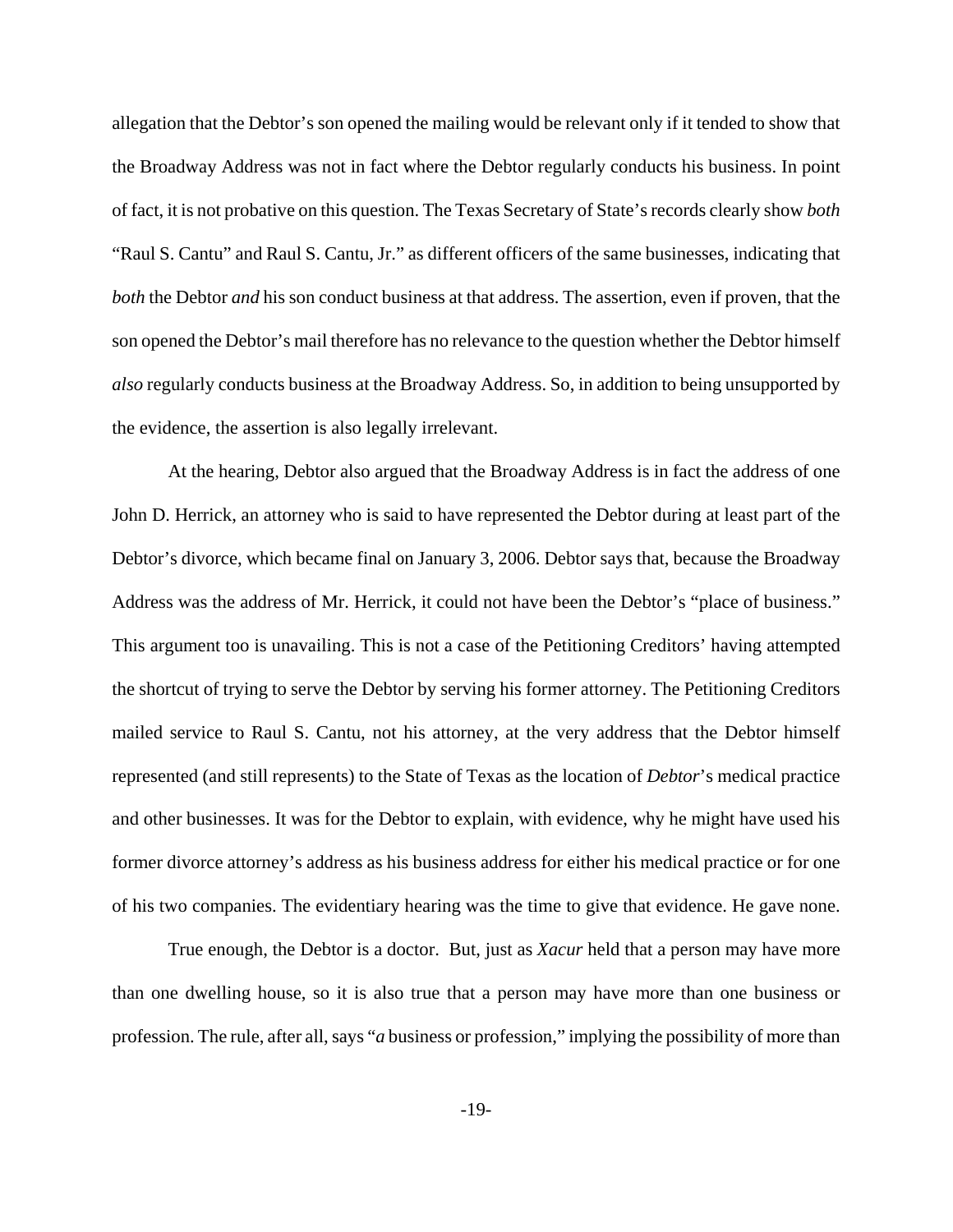one such business or profession. In addition to his medical practice, the debtor has conducted other businesses under the rubric of Tucan LLC and Tucan Property Management, Inc. *See In re Martin-Trigona*, *supra*. Suppose the Debtor had proven that he no longer practices medicine in San Antonio (and the Debtor presented very little competent evidence to support such a contention). Why would it matter? The Petitioning Creditors put on their *prima facie* that the Debtor also conducts *other* businesses in San Antonio, other than the practice of medicine, and that *those* businesses list the Broadway Address as their location. The Debtor did not offer any evidence to rebut that *prima facie* showing.

The Petitioning Creditors have thus met their burden of establishing that the Debtor regularly exercises "a business or profession" at the Broadway Address, to wit, acting as President and Secretary of Tucan, L.L.C. and Tucan Property Management, Inc. *See In re Martin-Trigona*, *supra*. Service was thus proper on this alternative basis, satisfying the requirements of Rule 7004(b)(1).

#### **Conclusion**

Adequacy of service is a fact question decided by weighing the evidence before it. Dr. Cantu claims that service mailed to his home and to his business, at addresses he himself represented *under oath* to the State of Texas, is nonetheless defective. Yet, despite his ability to retain counsel and procure a family member from Monterey as a witness, Dr. Cantu was unable to produce the most simple documentary evidence to rebut the Petitioning Creditors' *prima facie* case. The Petitioning Creditors sustained their burden of proof with respect to service on the Debtor's "dwelling house or usual place of abode," as the *only evidence* that Debtor has left San Antonio is his nephew's oral testimony, which was undercut by the Debtor's own writing, and further undermined by the adverse inference properly drawn from the Debtor's failure to present 'strong evidence' to support his